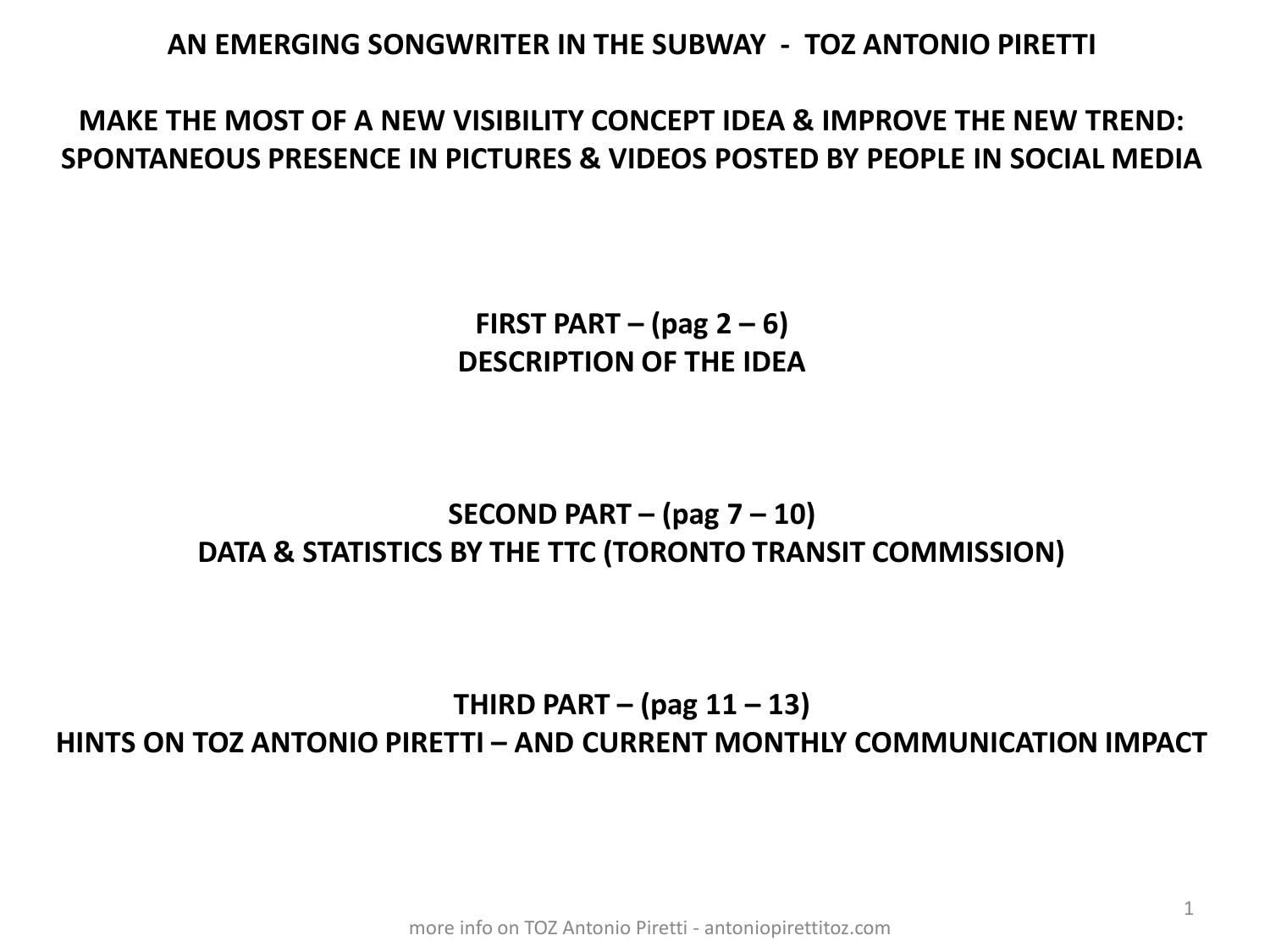# **MAKE THE MOST OF A NEW VISIBILITY CONCEPT IDEA & IMPROVE THE NEW TREND: SPONTANEOUS PRESENCE IN PICTURES & VIDEOS POSTED BY PEOPLE IN SOCIAL MEDIA**

# **INTRODUCTION**

I'm a professional singer-songwriter (on the last slide you can find the links to my music) (classy adult contemporary pop – singer-songwriter style – indie soft rock). I've noticed that when I play on the streets of Toronto, a large number of people, stop by and take pictures and videos of me performing or take selfies beside or with me.

# **THE NEW SOCIAL MEDIA TREND**

I'm confident that my performance is of a professional level, but It seems also that the people are looking for something «particular» to post or to talk about on their social media. Nowadays, from my point of view, the people «are looking for» or «very prompt about» something particular to shoot, to post and then to chat about with their friends' community on social media.

# **EVERYTHING IS AROUND PICTURES, VIDEOS, MUSIC**

the main streams are pictures, videos and the music that I'm performing.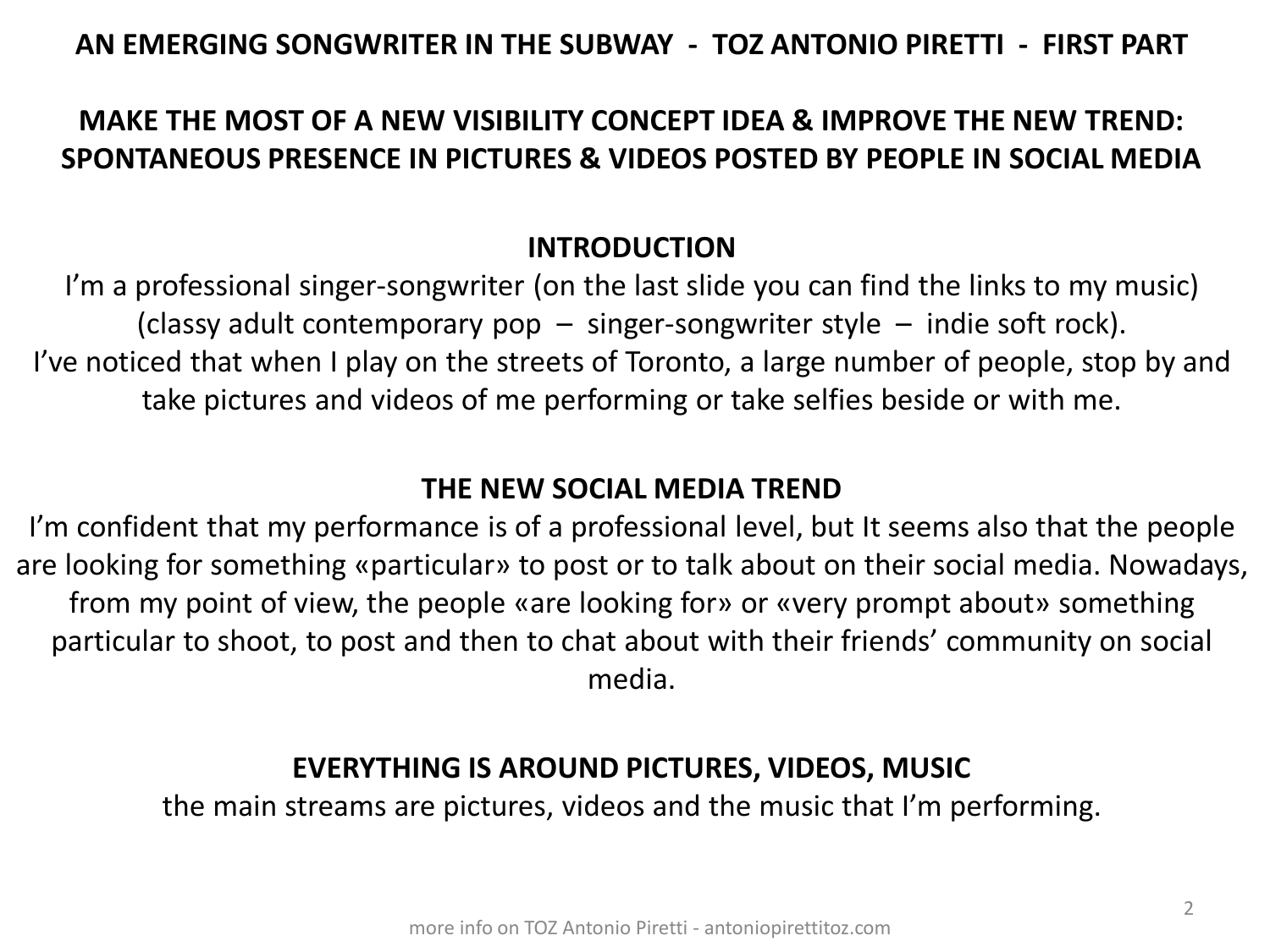# **MAKE THE MOST OF A NEW VISIBILITY CONCEPT IDEA & IMPROVE THE NEW TREND: SPONTANEOUS PRESENCE IN PICTURES & VIDEOS POSTED BY PEOPLE IN SOCIAL MEDIA**

this is just happening, but.. **HOW TO IMPROVE AND MAKE THE MOST OF IT..?**

When I play on the streets, I'm dressed in a «normal» way (t-shirt & pants & sports shoes) and I sing and perform voice & guitar as I'm used to (professionally skilled).

(on the streets there're many restrictions, as in theory no amp allowed, no posters, no CDs for sale, etc.). So I said to me, and what about if you could amplify this trend and benefit from it ?

# **3 YEARS LICENSE – TTC MUSIC SUBWAY STATIONS PROGRAM**

On June 2018, I finished 2° on 182 auditions, in the new contest managed by TTC & UNIVERSAL MUSIC CANADA, to receive the next 3 year TTC license that allows musicians to perform in the subway stations of Toronto with a daily schedule for the next 3 years. The first 90 musicians will receive the license, that will be active from October 8° 2018 for the next 3 years. I've been already a subway musician for the TTC in the past and I know that when I'm performing in my daily spot I can amplify my guitar, exhibit a poster/signboard, business cards, CDs, etc.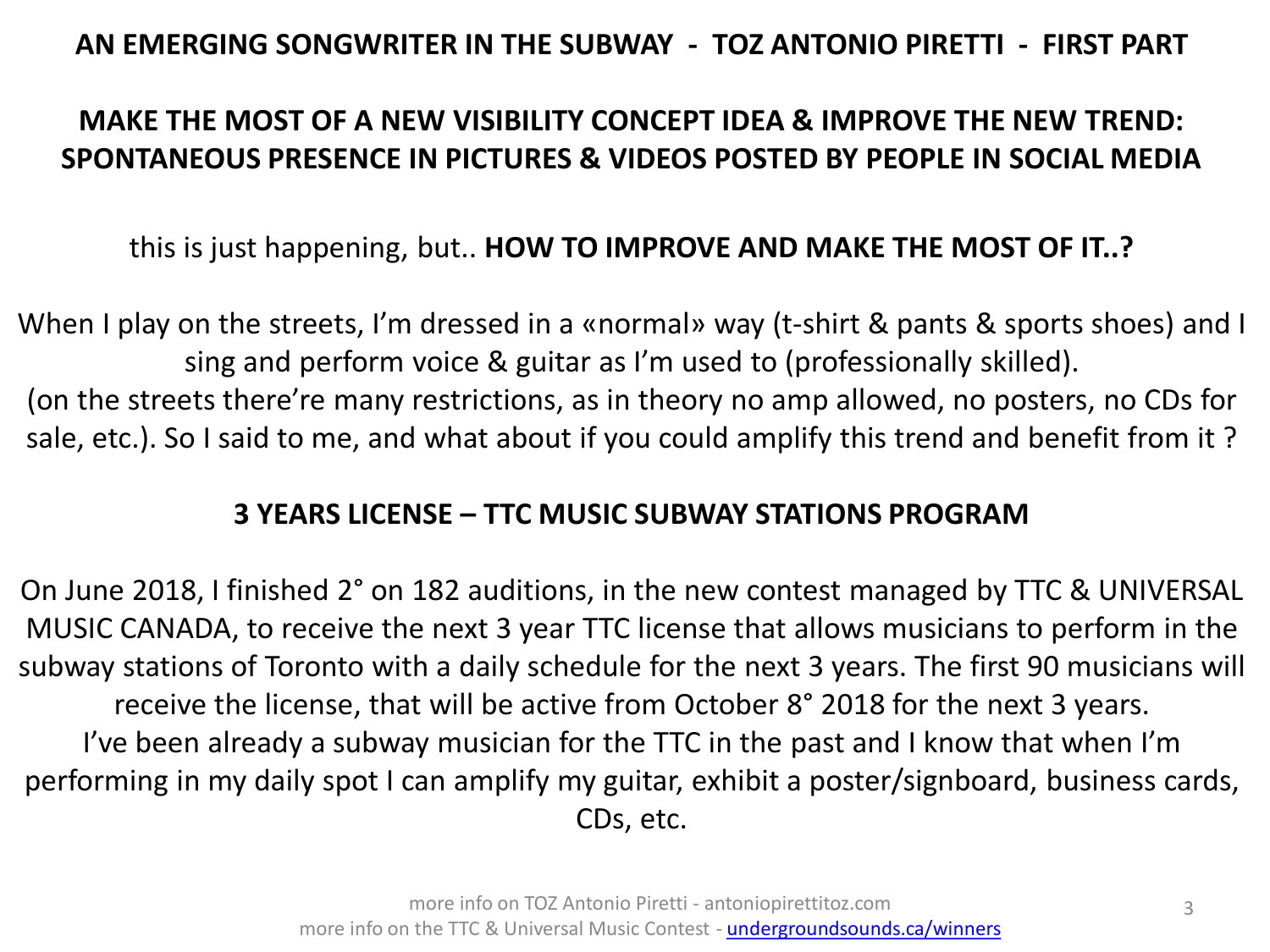# **MAKE THE MOST OF A NEW VISIBILITY CONCEPT IDEA & IMPROVE THE NEW TREND: SPONTANEOUS PRESENCE IN PICTURES & VIDEOS POSTED BY PEOPLE IN SOCIAL MEDIA**

# **TRANSFORM A SUBWAY BUSKER'S SPOT LOCATION IN A COOL ATTRACTIVE STAGE**

my new concept is to re-create a cool «fashion» attractive stage every time that I'll play in the subway to amplify and benefit of the new pictures, videos, selfie online media trend.

What do I mean for **ATTRACTIVE STAGE ?**

A cool presence and spot

very well dressed (in a particular/fashion / stylish way) taking care of all the details of my location/spot to ensure that each photo or video or selfie will be a cool memory to post and share with friends online in the social networks.

I'll play voice & guitar standing (not sitting) - I'll carry all my equipment in a nice suitcase. There won't be an opened guitar's case laying on the floor, but a nice box with business cards, CDs and a functional hole /space for the spontaneous donations. There will be a cool signboard / poster in which in addition to my name and web references, the names & logos of my sponsors will appear, etc..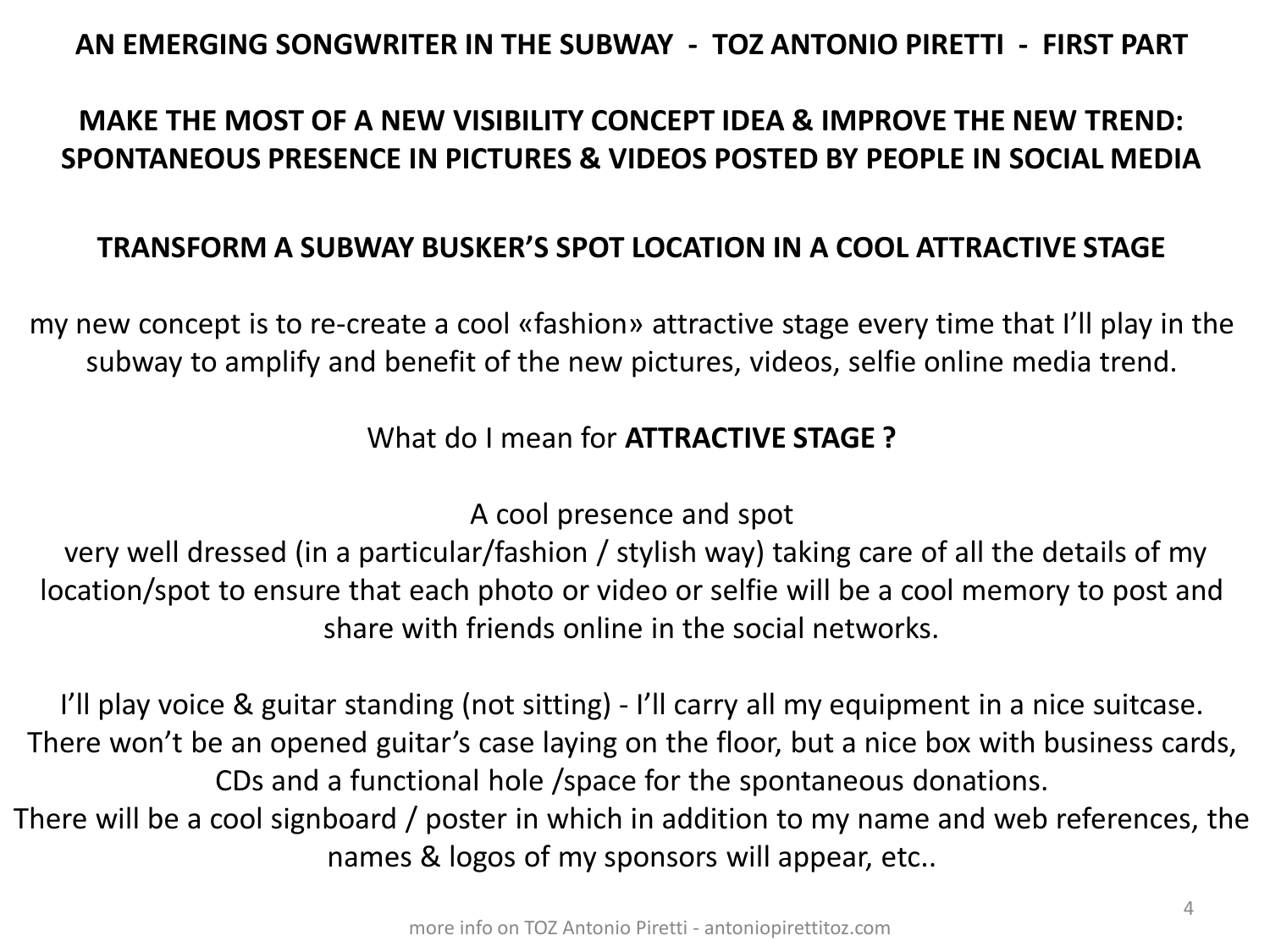# **MAKE THE MOST OF A NEW VISIBILITY CONCEPT IDEA & IMPROVE THE NEW TREND: SPONTANEOUS PRESENCE IN PICTURES & VIDEOS POSTED BY PEOPLE IN SOCIAL MEDIA**

A first sample of what I mean by an interesting image, can be a character that changes weekly (wearing professional costumes)









more info on TOZ Antonio Piretti - antoniopirettitoz.com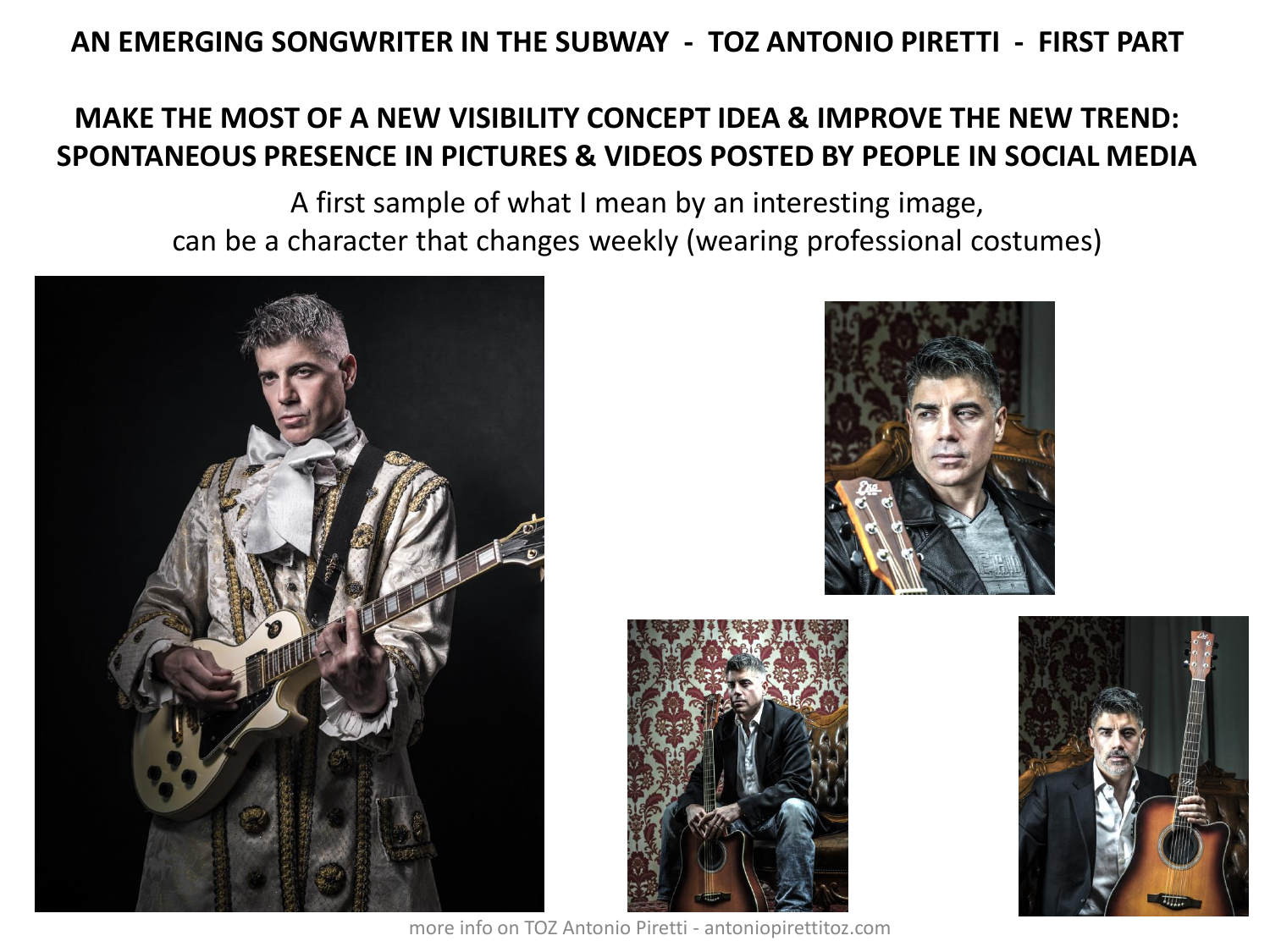# **MAKE THE MOST OF A NEW VISIBILITY CONCEPT IDEA & IMPROVE THE NEW TREND: SPONTANEOUS PRESENCE IN PICTURES & VIDEOS POSTED BY PEOPLE IN SOCIAL MEDIA**

# **TRANSFORM A SUBWAY BUSKER'S SPOT LOCATION IN A COOL ATTRACTIVE STAGE**

if you can imagine a professional songwriter, dressed in a cool particular attractive way, performing in the busy subway in a spot where all the smallest details are set up carefully, you can also imagine how many pictures, videos and selfies will be shot, posted and shared on the online social networks.

When I'm able to write my and my sponsor partner's names & logos on a cool signboard and when I have my and my sponsor partner's business cards on a nice box (es. treasure coffer), then there won't be only pictures, selfies or videos, but it will be a **new marketing concept, a natural new visibility, a new way to be in touch with people, a winning and potential new way to be in touch with a lot of new potential clients. A smart way to be present in any part of a new spontaneous way of communication, through pictures, videos & selfie.**

See In the next slides the statistic data of the TTC (Toronto Transit Commission system)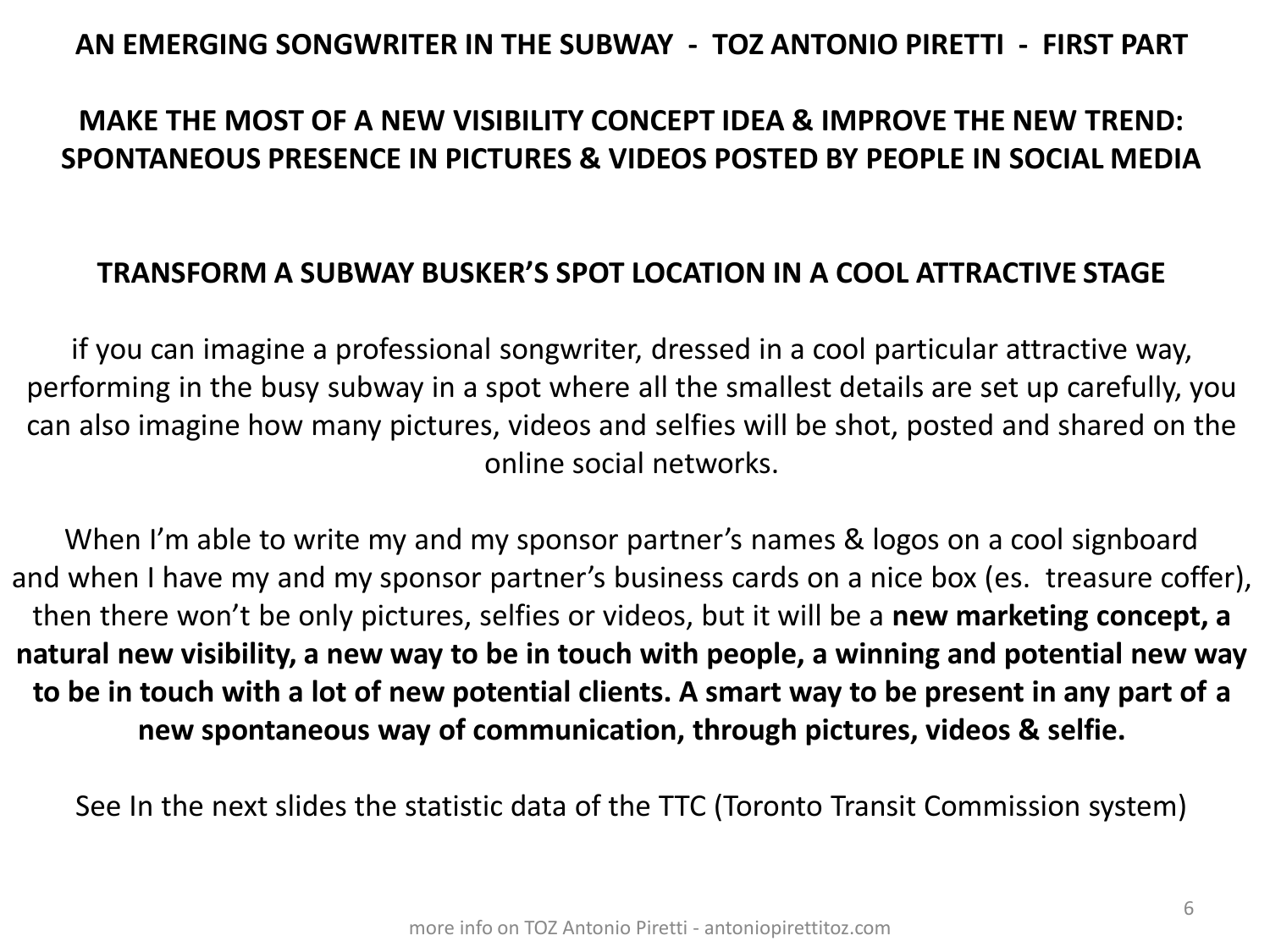## **TTC (Toronto Transit Commission) - System Quick Facts - 2016**

**Daily Trips (Average Business Day)**

Revenue Passengers (Fares Collected) ... 1,690,000 (number of linked journeys taken) Revenue Passengers and Transfer Fares ... 2,700,000 (number of unlinked boardings)

Of the 154 conventional bus and streetcar routes, 150 make 247 connections with the Subway/Scarborough RT system during the A.M. rush period. Friday, November 30, 2016: highest 1-day ridership … 1,846,000

#### **Rail Transit Quick Facts**

#### **(Subway, Scarborough Rapid Transit, Streetcar) - Daily Trips (Average Business Day)**

Revenue Passengers (Fares Collected) … 899,000 Revenue Passengers and Transfer Fares … 1,252,000

## **Busiest Stations (Estimated passenger trips to and from trains daily)**

Bloor (Yonge-University) … 216,200 Yonge (Bloor-Danforth) … 183,200 St George (Yonge-University) … 136,200 St George (Bloor-Danforth) … 129,000 Union … 118,400 Finch … 100,800 Dundas … 81,300 Sheppard-Yonge (Yonge-University) … 76,800 Eglinton … 72,700 Kennedy (Bloor-Danforth) … 69,800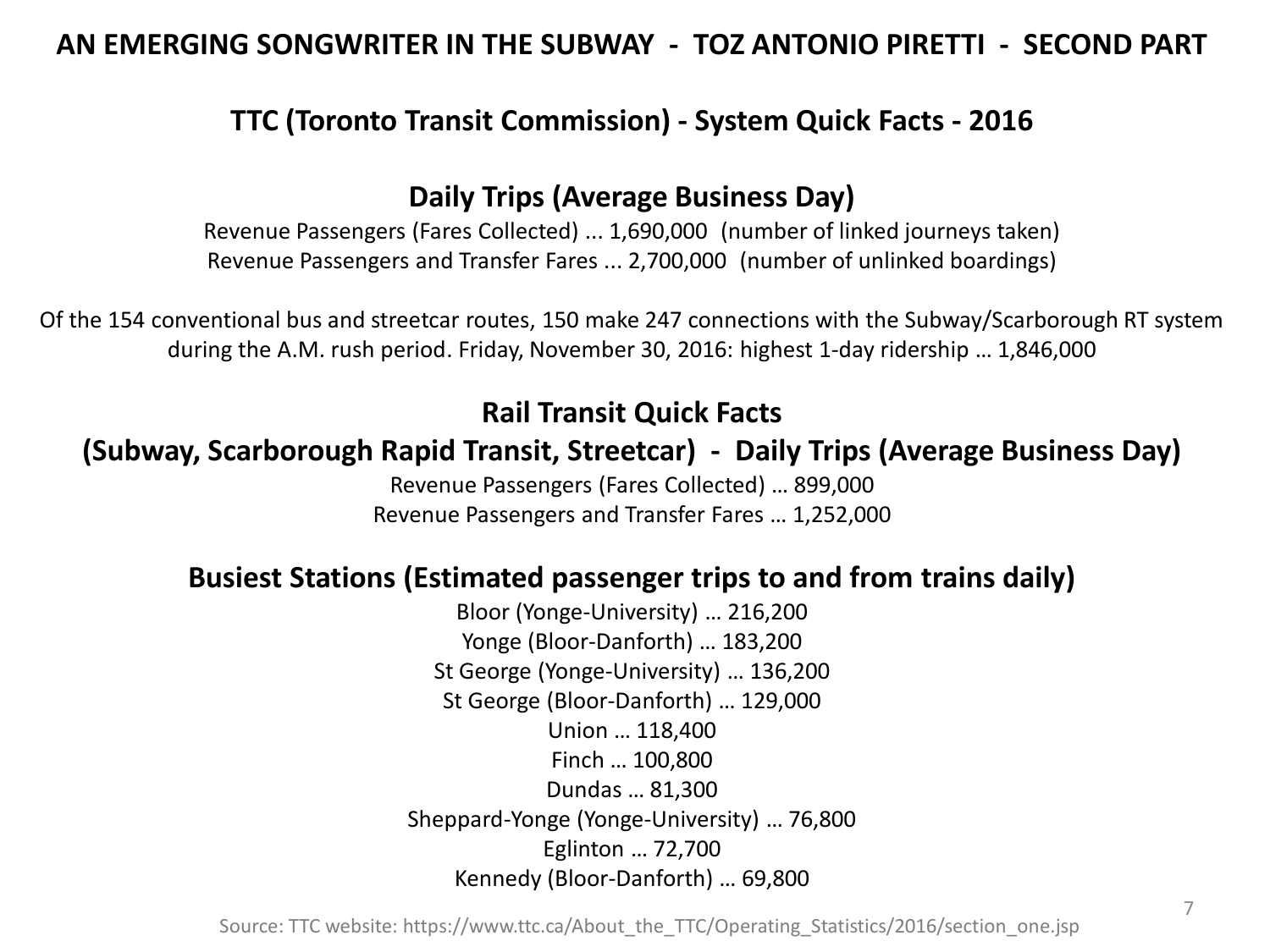# **TTC (Toronto Transit Commission) – Operating Statistics - Section Two 2016**

#### **538 Million Riders**

In '16, the TTC set an all-time record of 538.1 million rides, surpassing its previous all-time total of 537.6 million set in '15. TTC ridership has increased each year for the last 13 years. Total ridership in '03 was 405.4 million.

The TTC is projecting a new annual record ridership of 544 million in '17. Ridership broke the half-billion plateau for the first time in '11. The TTC's highest single-day ridership in '16 was 1.846 million customers on Nov. 30. In 2016, there were 18 days in which the TTC carried more than 1.8 million rides in a single day.

On Aug. 3, '15, the TTC carried its 30 billionth customer – or four times the world's population – since its inception in 1921. With one billion customers carried approximately every 22 months, the TTC's 31 billionth customer is expected on June '17.

Nearly 85 percent of all local transit trips in the GTA are made on the TTC. With more than 1.7 million customers on an average weekday, the TTC maintains a cost-recovery rate of more than 70 percent from the farebox – one of the highest on the continent.

The TTC has the third largest ridership in North America, after **Mexico City** and **New York City** – cities with populations greater than eight million people.

# **Rider Stats (in millions)**

| 2016: 538.1 | 2009: 471.2 |
|-------------|-------------|
| 2015: 537.6 | 2008: 466.7 |
| 2014: 534.8 | 2007: 459.8 |
| 2013: 525.2 | 2006: 444.5 |
| 2012: 514.0 | 2005: 431.2 |
| 2011: 500.2 | 2004: 418.1 |
| 2010: 477.4 | 2003: 405.4 |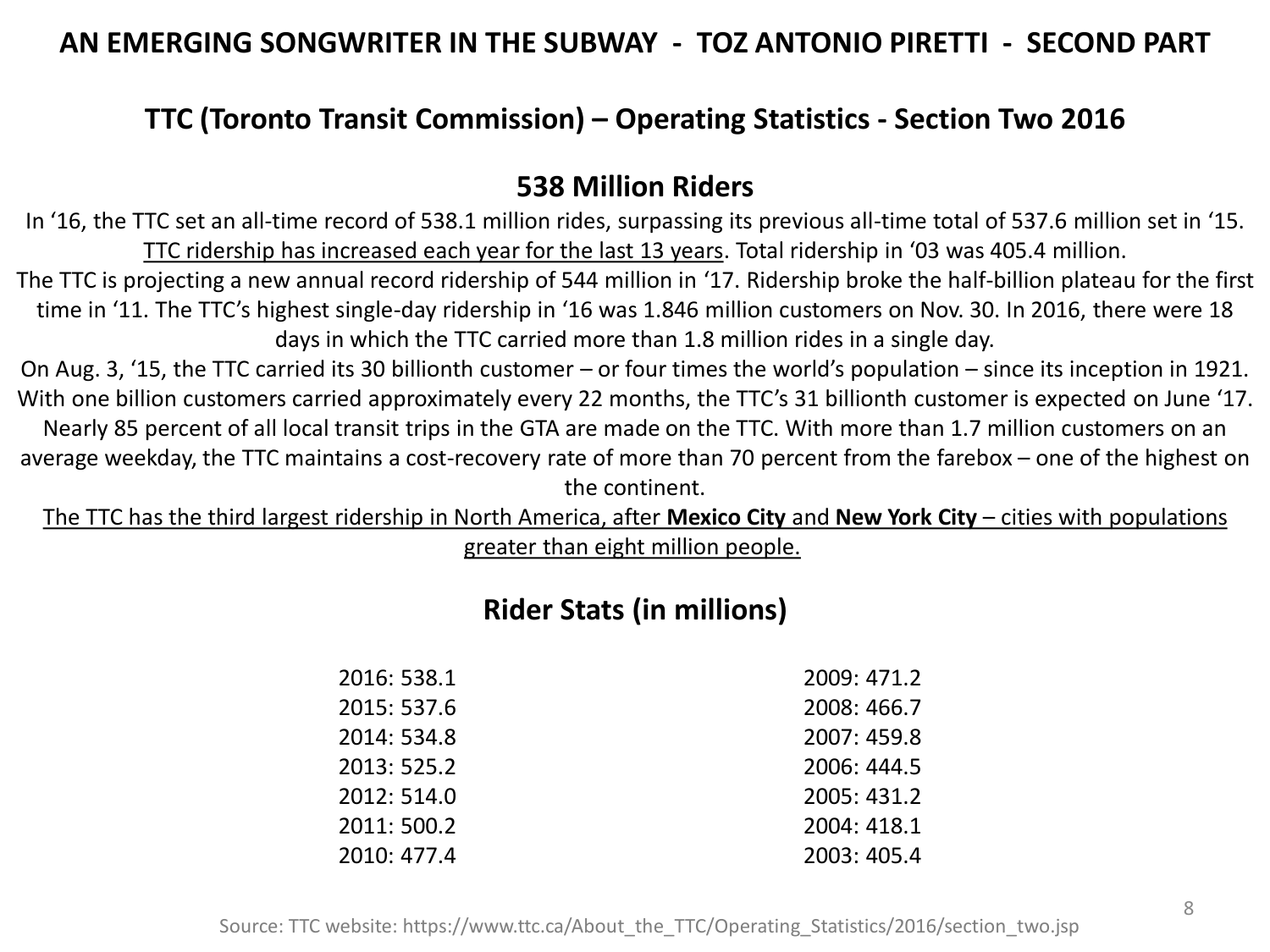# **PRUDENT WEIGHTED ESTIMATION**

average daily ridership 2.754.500 million passengers: 1,425,300 by bus, 271,100 by streetcar, 46,400 by intermediate rail, 1,011,700 by subway.

In **2017**, the Weekday (250 days) **USAGE is 243,773,381 for Subway** (232,835,041) and **Scarborough Rt Trains** (10,938,340**)** All the **above data** was provided to me by the Corporate Communications Department TTC.

The **following data** derive from a prudent and weighted estimate calculation. I've been already a licensed busker for the TTC, so I've experienced the system (each following point presents its explanation in brackets).

| AVERAGE WEEKDAY (WEEKDAY USAGE 243,773,381 DIVIDE BY 250 WEEKDAYS) | 975,094 |
|--------------------------------------------------------------------|---------|
| STATION RIDERS AVERAGE WEEKDAY (CONSIDERING 75 STATIONS)           | 13,001  |

**STATION RIDERS AVERAGE WEEKDAY** (**WHERE IT'S ALLOWED TO PLAY – ESTIMATED 30% INCREMENT OF TRAFFIC**) **16,902** (it's allowed to play only in 30 stations on 75. Usually, they are the best stations, so it's been estimated a 30% increment in average traffic. You can see also the «Busiest Stations (Estimated passenger trips to and from trains daily)" in the slide nr 7) to ascertain that these numbers are completely realistic and prudent.

#### **ESTIMATED AVERAGE RIDERS PER HOUR IN THE 30 STATIONS IDENTIFIED (FROM 6 AM TO MIDNIGHT – 18 HOURS) 939**

9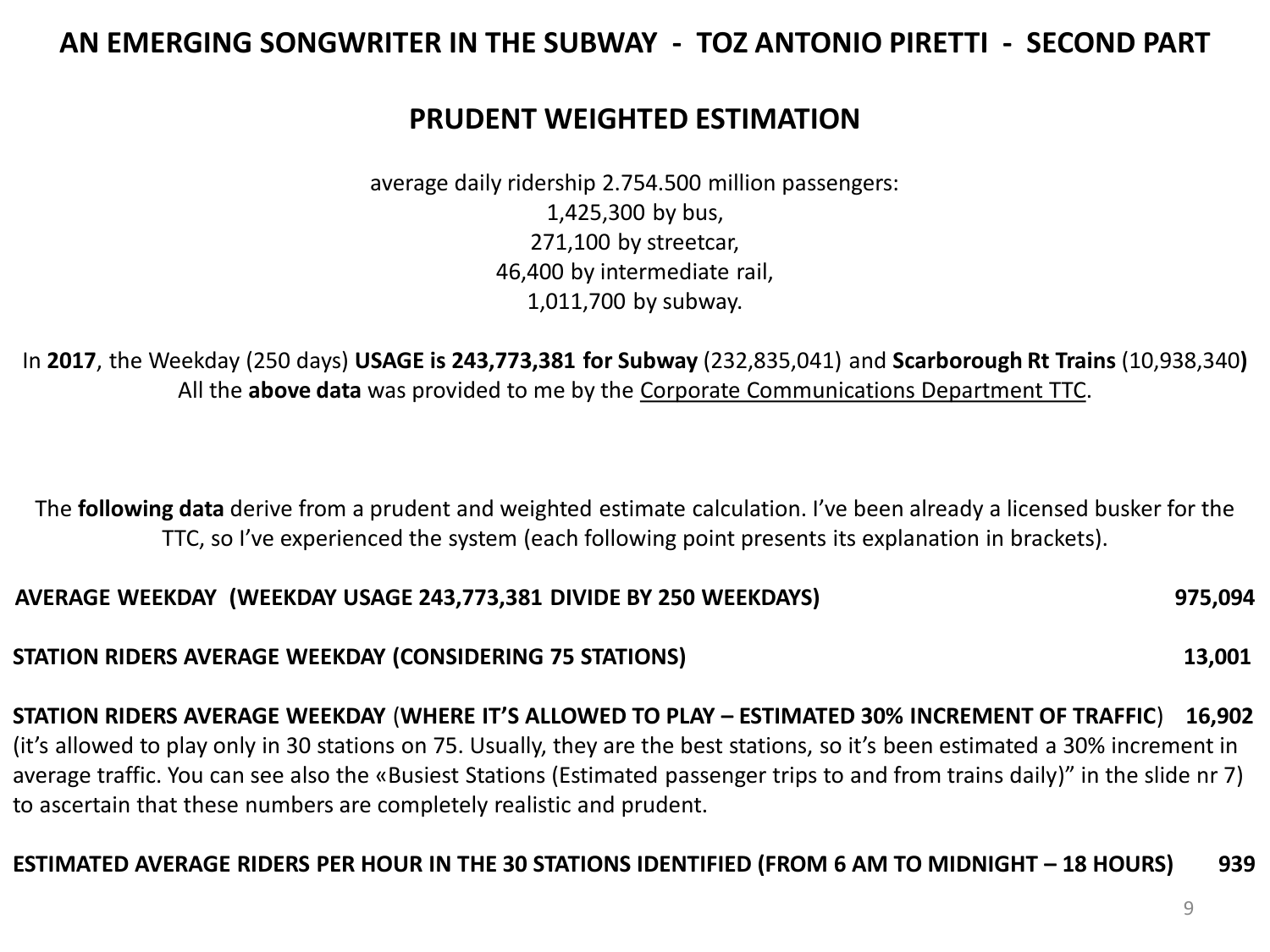# **PRUDENT WEIGHTED ESTIMATION**

| TRAFFIC AVERAGE PER HOUR FROM 2:45 PM TO 7:45 PM IN THE 30 STATIONS IDENTIFIED<br>(in those hours – estimated 75% of the half of the daily riders – so, 75% of the half of the passengers move back) | 1,585     |
|------------------------------------------------------------------------------------------------------------------------------------------------------------------------------------------------------|-----------|
| DAILY (5 HOURS PLAYING FROM 2:45 PM TO 7:45 PM - ESTIMATED RIDERS IN THE 30 STATIONS IDENTIFIED)                                                                                                     | 7,923     |
| WEEKLY (4 DAYS - 5H DAILY FROM 2:45 PM TO 7:45 PM - ESTIMATED RIDERS IN THE 30 STATIONS IDENTIFIED)                                                                                                  | 31,691    |
| MONTHLY (4 DAYS - 5H DAILY FROM 2:45 PM TO 7:45 PM - ESTIMATED RIDERS IN THE 30 STATIONS IDENTIFIED)                                                                                                 | 126,762   |
| YEARLY (4 DAYS PER WEEK - 5 HOURS DAILY - FROM 2:45 PM TO 7:45 PM ESTIMATED RIDERS IN THE 30 STATIONS<br><b>IDENTIFIED)</b>                                                                          | 1,647,908 |
| <b>Per 3 YEARS</b>                                                                                                                                                                                   |           |

**(4 DAYS PLAYING PER WEEK) - FROM 2:45 PM TO 7:45 PM - ESTIMATED RIDERS IN THE 30 STATIONS IDENTIFIED 4,943,724**

#### **PARTNERSHIP - COLLABORATION - DEVELOPMENT OF EVENT AND SHOW IDEAS**

# **LET'S COLLABORATE TOGETHER MANAGING THIS RISING TREND AND HAVING A ROLE IN THIS NEW SPONTANEOUS WAY OF COMMUNICATION. CREATIVITY HAS NO LIMITS, CAN CREATE MAGIC IN MANY WAYS. IN A FURTHER STEP, WILL BE PRESENTED NEW CONCEPTS OF EVENTS, SHOWS, ETC..**

See In the next slides more info about the songwriter TOZ Antonio Piretti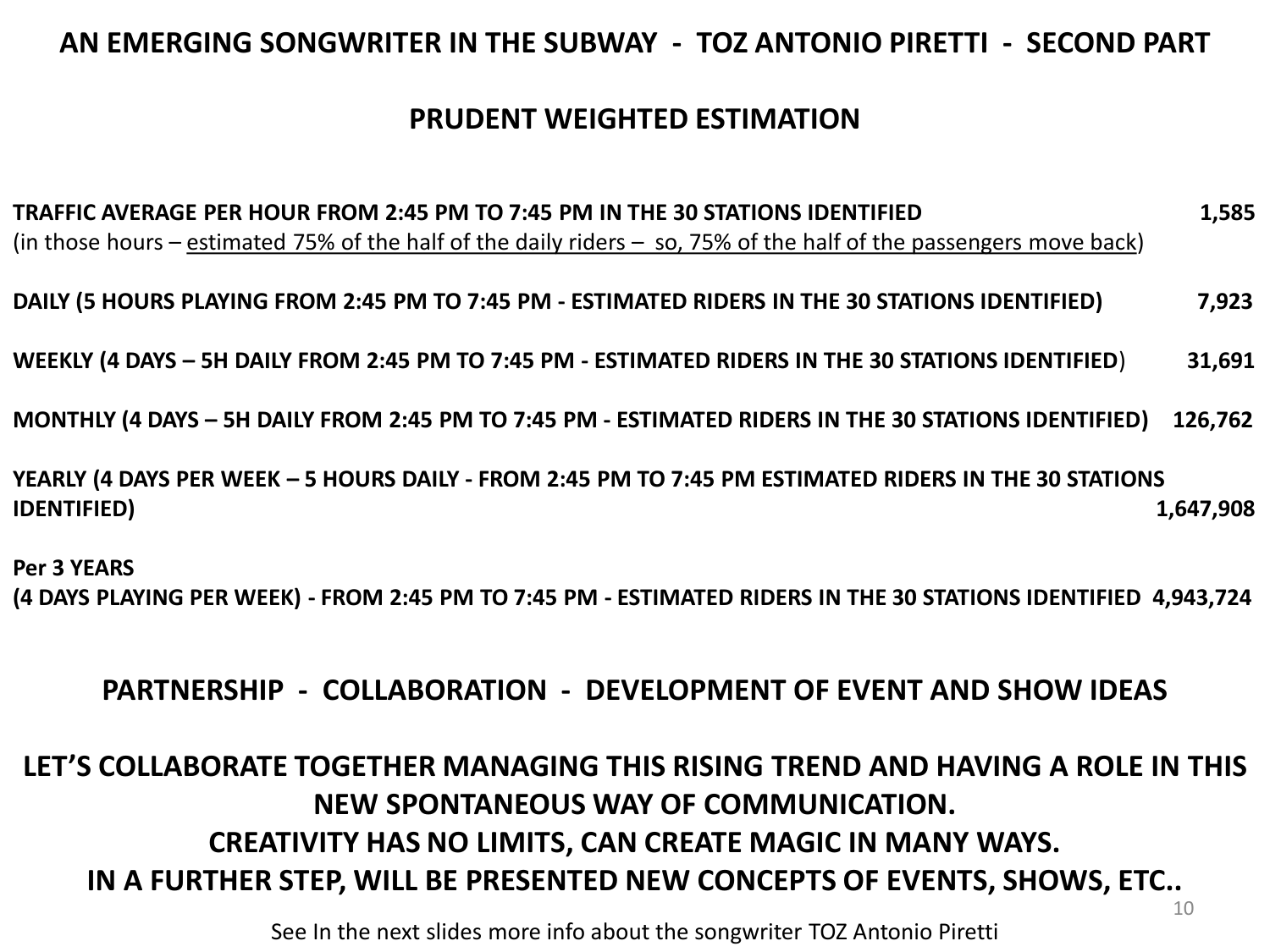# **AN EMERGING SONGWRITER IN THE SUBWAY - TOZ ANTONIO PIRETTI - ABOUT THE ARTIST THIRD PART**

"following passions.. a step in heaven a step in hell.. music is to share emotions, songs are messages to **communicate experiences & beliefs**".

Toz Antonio Piretti is a singer-songwriter with Italian roots and an international spirit. He started his music project in Italy in '06. In '09 he came to Canada, **changing his life completely, from an entrepreneurial career "suit & tie" - Arthur Andersen & Kpmg Consulting & successful business projects - to a passionate songwriter adventure "lyrics & guitar"**. In Toronto, music became his way of living.. being also a licensed musician for the subway system **(TTC)**, joining **gospel churches** and acting for theatrical plays. Nowadays he can be found on any kind of stage in venues, festivals, churches, theaters.

He released **4** albums, demos, singles and performed in more than **400** gigs between North American and Europe. **Last releases**: ["#Stronger"](https://www.antoniopirettitoz.com/shop) in '18, ["In 10 Years"](https://www.antoniopirettitoz.com/shop) in '14 - ["My Name Is Not Important"](https://www.antoniopirettitoz.com/shop) in '12 - ["Acoustic Italian Versions"](https://www.antoniopirettitoz.com/shop) in '10.

Toz writes music sharing messages to encourage people to live a better life and care about one another, in this spirit, he has founded in '14 **"[Art Takes Action for Charity](https://www.arttakesactionforcharity.com/)"** to organize art events to support charitable projects.

In '15, Toz did a milestone music tour **"[Roommates of the Same Planet](https://www.antoniopirettitoz.com/roommates-of-the-same-planet)"**: a Canadian coast to coast from Sep to Oct '15 performing in 22 shows a new show format: "Audio Visual" a live performance in which music & screened videos melt together to amplify the messages of the songs and to create a unique intense atmosphere.

In '16, he had set off on a European tour adventure: **["Unconventional Tour](https://www.antoniopirettitoz.com/unconventional-tour-europe)".** The tour brought him to 9 countries all over Europe, playing 23 concerts from May to the end of December '16.

In '17 Toz's biggest challenge - **"[from the Roots in the Right Direction](https://www.antoniopirettitoz.com/in-the-right-direction-tour)"** a bike & a guitar - from Vancouver to Halifax - 120 km each day - from mid April to mid July 2017, from the roots, combining the naturalness and the purity of biking with the most natural way of singing, just voice and guitar, bringing music among people for #Canada150. In the same year, from August to mid-September, another adventurous tour **["EnjoyWild](https://www.antoniopirettitoz.com/enjoywild-tour-italy)"** merging music & adventure, in the best rafting & outdoor sport activity centers across Italy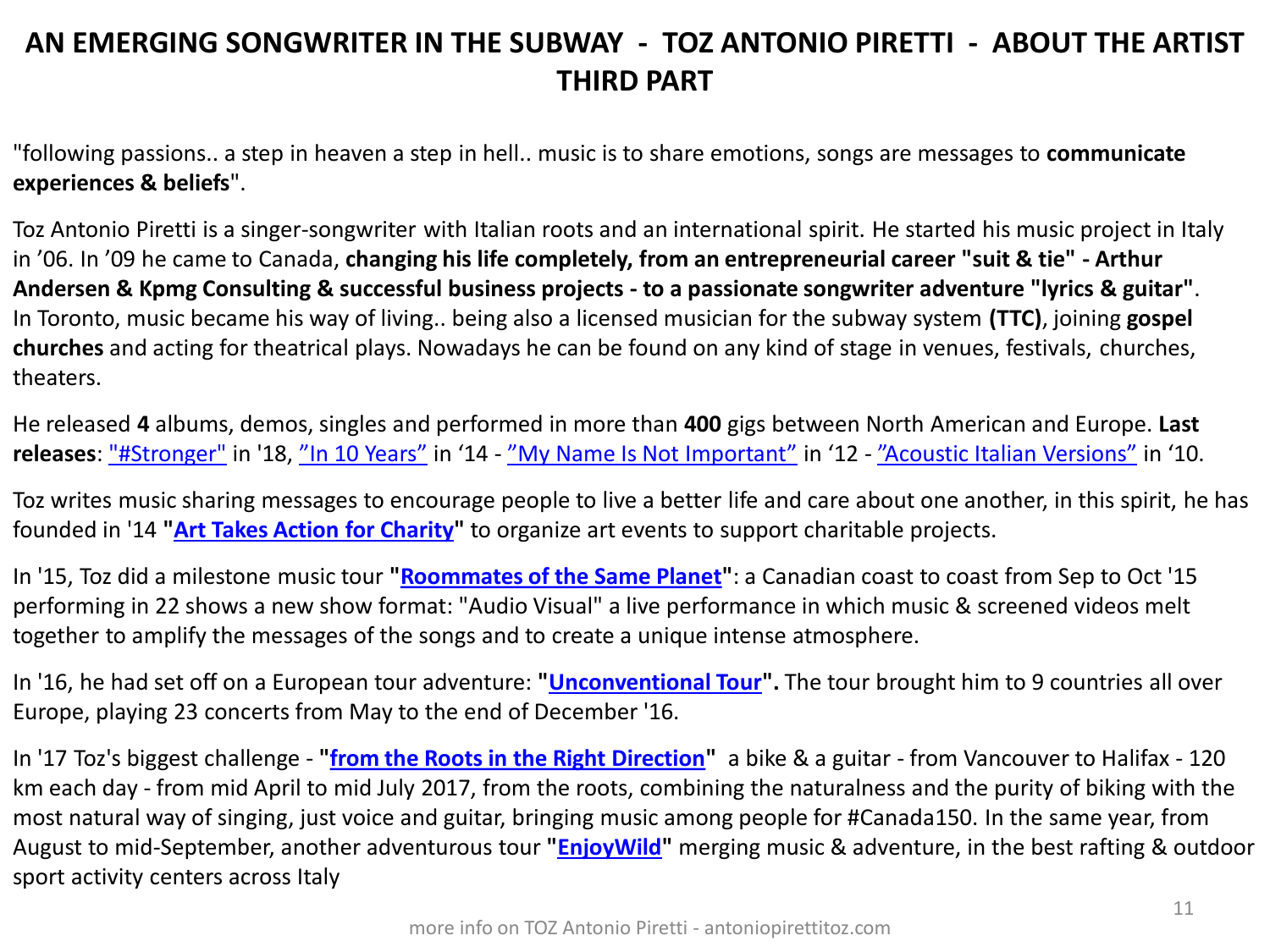# **AN EMERGING SONGWRITER IN THE SUBWAY - TOZ ANTONIO PIRETTI – SOME MEDIA & PRESS RELEASES**

Vote for Antonio "Toz" Piretti to play his music in the TTC [Canadian Immigrant](http://canadianimmigrant.ca/people/artists/vote-for-antonio-toz-piretti-to-play-his-music-in-the-ttc) [\('18\)](http://canadianimmigrant.ca/people/artists/vote-for-antonio-toz-piretti-to-play-his-music-in-the-ttc) The Daring Issue [Post City Magazines](http://www.postcity.com/Eat-Shop-Do/Do/February-2018/Daring-Series-The-biking-busker/) [Toronto \('18\)](http://www.postcity.com/Eat-Shop-Do/Do/February-2018/Daring-Series-The-biking-busker/)

Antonio Piretti, più "Stronger" che mai! [Corriere Italiano Montreal \('18\)](https://www.corriereitaliano.com/cultura/arte-e-spettacolo/2018/1/30/antonio-piretti--piu--stronger--che-mai-0.html)

Interview – Antonio Piretti TOZ [Canadian Beats](http://canadianbeats.ca/2017/09/17/interview-antonio-piretti-toz-2/) [\('17\)](http://canadianbeats.ca/2017/09/17/interview-antonio-piretti-toz-2/)

Musician Antonio Piretti rides bike for cross-country concert tour [InsideToronto.com \('17\)](https://www.insidetoronto.com/whatson-story/7468752-musician-antonio-piretti-rides-bike-for-cross-country-concert-tour/)

44 giorni per attraversare il Canada in bici, Toz ce l'ha fatta. E ora un nuovo progetto in Italia [Agenziadire.it \('17\)](http://www.dire.it/09-07-2017/132083-44-giorni-per-attraversare-il-canada-in-bici-toz-ce-lha-fatta-e-ora-un-nuovo-progetto-in-italia/)

"Italian-born Antonio Piretti is celebrating Canada's 150th with a cycling/music tour from Vancouver to Halifax" [Canadian](http://canadianimmigrant.ca/immigrant-stories/culture-immigrant-stories/italian-born-antonio-piretti-is-celebrating-canadas-150th-with-a-cyclingmusic-tour-from-vancouver-to-halifax) 

[Immigrant](http://canadianimmigrant.ca/immigrant-stories/culture-immigrant-stories/italian-born-antonio-piretti-is-celebrating-canadas-150th-with-a-cyclingmusic-tour-from-vancouver-to-halifax) [\('17\)](http://canadianimmigrant.ca/immigrant-stories/culture-immigrant-stories/italian-born-antonio-piretti-is-celebrating-canadas-150th-with-a-cyclingmusic-tour-from-vancouver-to-halifax)

From coast to coast for MSF: Musician bikes and sings across Canada to raise funds [MSFCanada](http://www.msf.ca/en/article/from-coast-to-coast-for-msf-musician-bikes-and-sings-across-canada-to-raise-funds) [\('17\)](http://www.msf.ca/en/article/from-coast-to-coast-for-msf-musician-bikes-and-sings-across-canada-to-raise-funds)

"From The Roots In the Right Direction – 6,000km Music Cycling Tour Celebrates Canada 150" [Pedal](http://pedalmag.com/from-the-roots-in-the-right-direction-tour-6000km-music-cycling-tour-celebrates-canada-150/) [Canada's](http://pedalmag.com/from-the-roots-in-the-right-direction-tour-6000km-music-cycling-tour-celebrates-canada-150/) [Cycling](http://pedalmag.com/from-the-roots-in-the-right-direction-tour-6000km-music-cycling-tour-celebrates-canada-150/)  [Magazine \('17\)](http://pedalmag.com/from-the-roots-in-the-right-direction-tour-6000km-music-cycling-tour-celebrates-canada-150/)

Una voce, una chitarra e una bicicletta! [Corriere Italiano Montreal \('17\)](http://www.corriereitaliano.com/attualita/in-primo-piano/2017/6/13/una-voce--una-chitarra-e-una-bicicletta-.html)

Toz, il ciclocantautore italiano che ha sedotto il Canada [BikeItalia.it \('17\)](http://www.bikeitalia.it/2017/07/03/toz-il-ciclocantautore-italiano-che-ha-sedotto-il-canada/)

Il Canada 'coast to coast', una bicicletta e una chitarra: la 'folle' idea di Toz [AgenziaDire.it \('17\)](http://www.dire.it/22-04-2017/117191-il-canada-coast-to-coast-una-bicicletta-e-una-chitarra-la-folle-idea-di-tozfoto/)

'Toz', 6600 km in Canada con bici e chitarra" [Il Resto Del Carlino -](http://www.ilrestodelcarlino.it/bologna/cultura/antonio-piretti-toz-canada-1.3057434) [Bologna \('17\)](http://www.ilrestodelcarlino.it/bologna/cultura/antonio-piretti-toz-canada-1.3057434)

Canada 150 Tour [CityLifeMagazineVaughan](http://mycitylife.ca/events/people-and-places/canada-150-tour/) [\('17\)](http://mycitylife.ca/events/people-and-places/canada-150-tour/)

A song, a bike & a dream [Mississauga News](https://www.mississauga.com/community-story/7293683-fusion-pofile-antonio-piretti/) [\('17\)](https://www.mississauga.com/community-story/7293683-fusion-pofile-antonio-piretti/)

Antonio Piretti (TOZ) - Canta e pedala attraverso il Canada [L'Ora di Ottawa \('17\)](https://docs.wixstatic.com/ugd/eebc14_a325364a60474f67b82b2ebb60574ea5.pdf)

Fundraising tour starts in King [King](http://kingsentinel.com/?p=8952) [Sentinel](http://kingsentinel.com/?p=8952) [\('17\)](http://kingsentinel.com/?p=8952)

da Vancouver ad Halifax con bicicletta e chitarra [Il Cittadino Canadese \('17\)](https://docs.wixstatic.com/ugd/eebc14_0b34c0e0edc94658891df8d9d2cedf85.pdf)

"He is taking a new approach on his live show and throughout October he toured across Canada bringing his acoustic show

alive with visuals like pictures and videos to bring life to his songs." [Canadian Beats](http://canadianbeats.ca/2015/10/31/interview-antonio-piretti-toz/) [\('15\)](http://canadianbeats.ca/2015/10/31/interview-antonio-piretti-toz/)

"Antonio vorrebbe cambiare il mondo.." [L'Ora di Ottawa \('15\)](https://docs.wixstatic.com/ugd/eebc14_04db10be96034ccc972344d80be2b237.pdf)

"Antonio in arte Toz è un musicista che ha guardato dentro di sé ed ha preso la decisione di vivere di musica.." [TheWaveInvasion.com \('13\)](https://docs.wixstatic.com/ugd/eebc14_affc4ddf6f2849fe8a7b77f2b015e20a.pdf)

"Piretti writes songs about social issues he hopes to change..." [The Star, Toronto \('12\)](https://www.thestar.com/news/gta/2012/07/18/busker_from_bologna_quits_sixfigure_salary_to_sing.html)

"Man gives up big salary to busker on the street" $G$ lobal [Toronto News \('12\)](https://www.youtube.com/watch?v=AhJew8o1JzA)  $12$